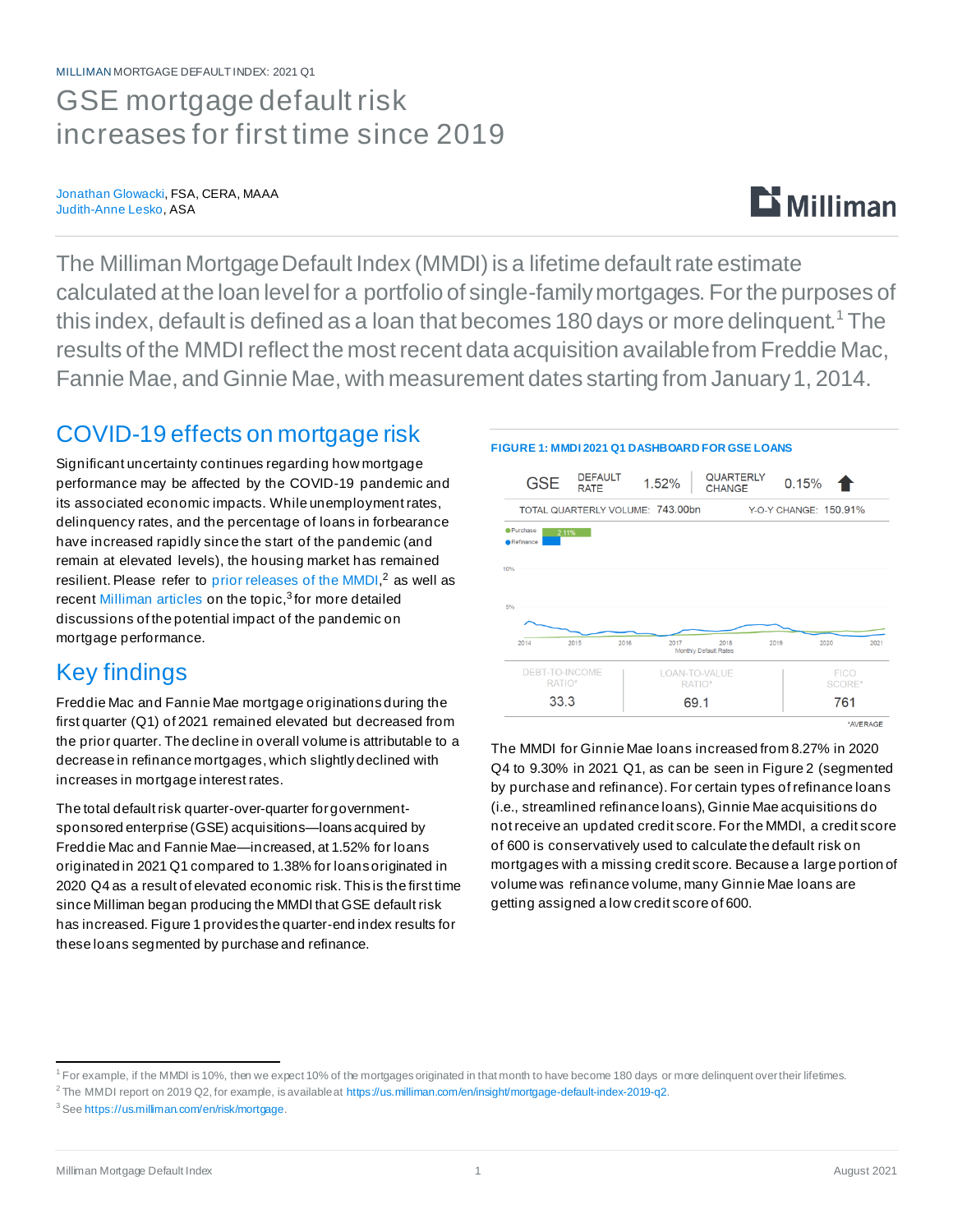

When reviewing quarter-over-quarter changes in the MMDI, it is important to note that the 2020 Q4 MMDI values for GSE and Ginnie Mae acquisitions have been restated since the last publication, changing from 1.27% to 1.38% and 7.64% to 8.27%, respectively, with the increase in the default rate driven predominantly by a revised lower long-term home price forecast. This is a result of updating actual home price movements from forecasted values and updating home price appreciation forecasts with the most recent forecasts available. The most recent forecast of home prices estimates slower long-term appreciation relative to prior forecasts. It is assumed that the current level of rapid appreciation will slow down as housing inventory returns to the market along with a general emergence from the pandemic.

### Agency summary

For the first time since the start of this publication (2019 Q1), there has been an increase in the default risk for Freddie and Fannie acquisitions compared to the prior quarter. It is important to note the main driver of the increase in default risk arises from a more pessimistic long-term home price forecast. Borrower and underwriting risk were generally consistent quarter to quarter. Loans guaranteed by Ginnie Mae also experienced an increase in their default risk in 2021 Q1 relative to the prior quarter.

This is predominantly due to the decrease in volume of refinance loans for both GSE and Ginnie originations compared to last quarter.

## Components of default risk

The components of the MMDI that inform default risk are borrower risk, underwriting risk, and economic risk. Borrower risk measures the risk of the loan defaulting due to borrower credit quality, initial equity position, and debt-to-income ratio. Underwriting risk measures the risk of the loan defaulting due to mortgage product features such as amortization type, occupancy status, and other factors. Economic risk measures the risk of the loan defaulting due to historical and forecasted economic conditions.

### **BORROWER RISK RESULTS: 2021 Q1**

For GSE loans, borrower risk remained consistent at 1.03% in 2021 Q1 relative to 2020 Q4. The continued low level of borrower default risk in 2020 Q4 is attributable to the majority of loans being refinance, which has lower average loan-to-value (LTV) ratios and higher credit scores. For Ginnie Mae loans, borrower risk increased in 2021 Q1 relative to 2020 Q4 from an average of 5.87% to 6.11%. Ginnie Mae loans are generally lower credit score/higher LTV ratio loans.

#### **UNDERWRITING RISK RESULTS: 2021 Q1**

Underwriting risk represents additional risk adjustments for property and loan characteristics such as occupancy status, amortization type, documentation types, loan term, and others. Underwriting risk after the global financial crisis remains low and is negative for purchase mortgages, which were generally fulldocumentation, fully amortizing loans.

### **ECONOMIC RISK RESULTS: 2021 Q1**

Economic risk is measured by looking at historical and forecasted home prices. Actual home price appreciation has been robust from 2014 through 2021, which has resulted in embedded appreciation for older originations. This results in reduced default risk for older cohorts. For more recent cohorts, we anticipate slower home price growth (or negative growth for some local geographies) after housing supply returns postpandemic, which contributes to increases in economic risk for recent origination years.

Figure 3 shows the economic risk component of the MMDI for Ginnie Mae mortgages and GSE mortgages as of 2020 Q4 and 2021 Q1. What we notice from the chart is that economic risk has remained steady, but sharply increases for newer originations.